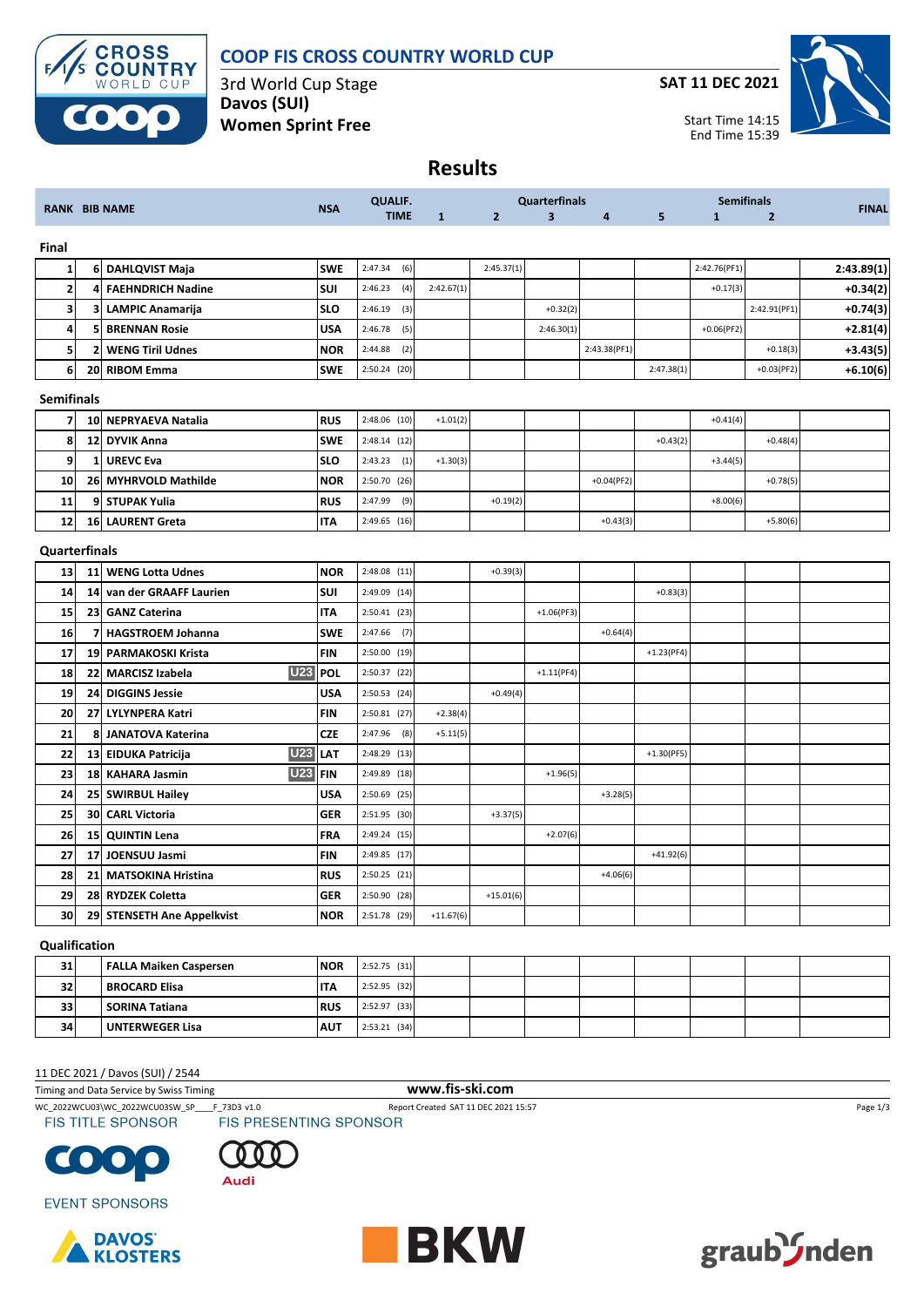# **COOP FIS CROSS COUNTRY WORLD CUP**



3rd World Cup Stage **Davos (SUI) Women Sprint Free**

**SAT 11 DEC 2021**



**Results**

| <b>RANK BIB NAME</b> |                                                        | <b>NSA</b> | <b>QUALIF.</b> |   | <b>Quarterfinals</b> |                |                         | <b>Semifinals</b> | <b>FINAL</b> |                |  |
|----------------------|--------------------------------------------------------|------------|----------------|---|----------------------|----------------|-------------------------|-------------------|--------------|----------------|--|
|                      |                                                        |            | <b>TIME</b>    | 1 | $2^{\circ}$          | 3 <sup>1</sup> | $\overline{\mathbf{4}}$ | 5                 | $\mathbf{1}$ | $\overline{2}$ |  |
| 35                   | <b>HYNCICOVA Petra</b>                                 | <b>CZE</b> | 2:53.80 (35)   |   |                      |                |                         |                   |              |                |  |
| 36                   | <b>LUNDGREN Moa</b>                                    | <b>SWE</b> | 2:54.05 (36)   |   |                      |                |                         |                   |              |                |  |
| 37                   | <b>HERRMANN Nadine</b>                                 | <b>GER</b> | 2:54.19 (37)   |   |                      |                |                         |                   |              |                |  |
| 38                   | U23 GER<br><b>KECK Lena</b>                            |            | 2:54.30 (38)   |   |                      |                |                         |                   |              |                |  |
| 39                   | <b>U23</b><br><b>MONSORNO Nicole</b>                   | <b>ITA</b> | 2:54.80 (39)   |   |                      |                |                         |                   |              |                |  |
| 40                   | <b>NOVAKOVA Petra</b>                                  | <b>CZE</b> | 2:54.83 (40)   |   |                      |                |                         |                   |              |                |  |
| 41                   | <b>KERN Julia</b>                                      | <b>USA</b> | 2:54.85 (41)   |   |                      |                |                         |                   |              |                |  |
| 42                   | <b>KYLLOENEN Anne</b>                                  | <b>FIN</b> | 2:54.89 (42)   |   |                      |                |                         |                   |              |                |  |
| 43                   | <b>U23</b> CZE<br><b>HOLIKOVA Zuzana</b>               |            | 2:55.35 (43)   |   |                      |                |                         |                   |              |                |  |
| 44                   | <b>MEIER Alina</b>                                     | SUI        | 2:55.47 (44)   |   |                      |                |                         |                   |              |                |  |
| 45                   | U <sub>23</sub> POL<br><b>SKINDER Monika</b>           |            | 2:55.85 (45)   |   |                      |                |                         |                   |              |                |  |
| 46                   | <b>U23</b> RUS<br>STEPANOVA Veronika                   |            | 2:55.88 (46)   |   |                      |                |                         |                   |              |                |  |
| 47                   | <b>KIRILLOVA Anastasia</b>                             | <b>BLR</b> | 2:56.10(47)    |   |                      |                |                         |                   |              |                |  |
| 48                   | U <sub>23</sub> NOR<br><b>SKISTAD Kristine Stavaas</b> |            | 2:56.51(48)    |   |                      |                |                         |                   |              |                |  |
| 49                   | <b>PITTIN Cristina</b>                                 | <b>ITA</b> | 2:56.94 (49)   |   |                      |                |                         |                   |              |                |  |
| 50                   | PROCHAZKOVA Alena                                      | <b>SVK</b> | 2:57.20 (50)   |   |                      |                |                         |                   |              |                |  |
| 51                   | <b>BEATTY Dahria</b>                                   | CAN        | 2:57.67 (51)   |   |                      |                |                         |                   |              |                |  |
| 52                   | <b>HALVORSEN Hannah</b>                                | <b>USA</b> | 2:58.54 (52)   |   |                      |                |                         |                   |              |                |  |
| 53                   | U23 USA<br><b>PALMER-LEGER Sydney</b>                  |            | 2:58.98 (53)   |   |                      |                |                         |                   |              |                |  |
| 54                   | <b>U23</b> SUI<br><b>WEBER Anja</b>                    |            | 2:59.41 (54)   |   |                      |                |                         |                   |              |                |  |
| 55                   | <b>FISCHER Lea</b>                                     | SUI        | 2:59.49 (55)   |   |                      |                |                         |                   |              |                |  |
| 56                   | U <sub>23</sub> RUS<br><b>FALEEVA Anastasiya</b>       |            | 2:59.53 (56)   |   |                      |                |                         |                   |              |                |  |
| 57                   | U23 SWE<br><b>HANSSON Moa</b>                          |            | 2:59.93 (57)   |   |                      |                |                         |                   |              |                |  |
| 58                   | <b>HIERNICKEL Lydia</b>                                | <b>SUI</b> | $3:00.14$ (58) |   |                      |                |                         |                   |              |                |  |
| 59                   | <b>STEINER Desiree</b>                                 | <b>SUI</b> | 3:00.19 (59)   |   |                      |                |                         |                   |              |                |  |
| 60                   | $U23$ POL<br><b>KALETA Weronika</b>                    |            | 3:00.46 (60)   |   |                      |                |                         |                   |              |                |  |
| 61                   | <b>WRIGHT Casey</b>                                    | <b>AUS</b> | $3:00.61$ (61) |   |                      |                |                         |                   |              |                |  |
| 62                   | <b>U23 BLR</b><br>DAVYDZENKA Valeryia                  |            | $3:01.81$ (62) |   |                      |                |                         |                   |              |                |  |
| 63                   | <b>U23 EST</b><br><b>KAASIKU Kaidy</b>                 |            | $3:02.18$ (63) |   |                      |                |                         |                   |              |                |  |
| 64                   | <b>OGDEN Katharine</b>                                 | <b>USA</b> | 3:02.23 (64)   |   |                      |                |                         |                   |              |                |  |
| 65                   | <b>U23</b><br><b>KAASIKU Keidy</b>                     | <b>EST</b> | 3:02.37 (65)   |   |                      |                |                         |                   |              |                |  |
| 66                   | <b>ANTSYBOR Maryna</b>                                 | <b>UKR</b> | 3:02.78 (66)   |   |                      |                |                         |                   |              |                |  |
| 67                   | <b>YEATON Jessica</b>                                  | AUS        | $3:02.85$ (67) |   |                      |                |                         |                   |              |                |  |
| 68                   | <b>KARALIOVA Hanna</b>                                 | <b>BLR</b> | 3:03.64 (68)   |   |                      |                |                         |                   |              |                |  |
| 69                   | <b>VASILIEVA Lilia</b>                                 | <b>RUS</b> | 3:03.71 (69)   |   |                      |                |                         |                   |              |                |  |
| 70                   | <b>WALCHHOFER Barbara</b>                              | <b>AUT</b> | 3:03.97 (70)   |   |                      |                |                         |                   |              |                |  |
| 71                   | <b>BYKOVA Irina</b>                                    | KAZ        | $3:04.21$ (71) |   |                      |                |                         |                   |              |                |  |
| 72                   | <b>OLEKH Viktoriya</b>                                 | <b>UKR</b> | 3:04.60 (72)   |   |                      |                |                         |                   |              |                |  |
| 73                   | <b>MALEC Vedrana</b>                                   | <b>CRO</b> | $3:05.31$ (73) |   |                      |                |                         |                   |              |                |  |
| 74                   | <b>SHALYGINA Kseniya</b>                               | KAZ        | 3:06.82 (74)   |   |                      |                |                         |                   |              |                |  |

#### 11 DEC 2021 / Davos (SUI) / 2544

Timing and Data Service by Swiss Timing **www.fis-ski.com**



WC\_2022WCU03\WC\_2022WCU03SW\_SP\_\_\_F\_73D3 v1.0 Report Created SAT 11 DEC 2021 15:57 Page 2/3<br>
FIS TITLE SPONSOR FIS PRESENTING SPONSOR

Audi





**EVENT SPONSORS**